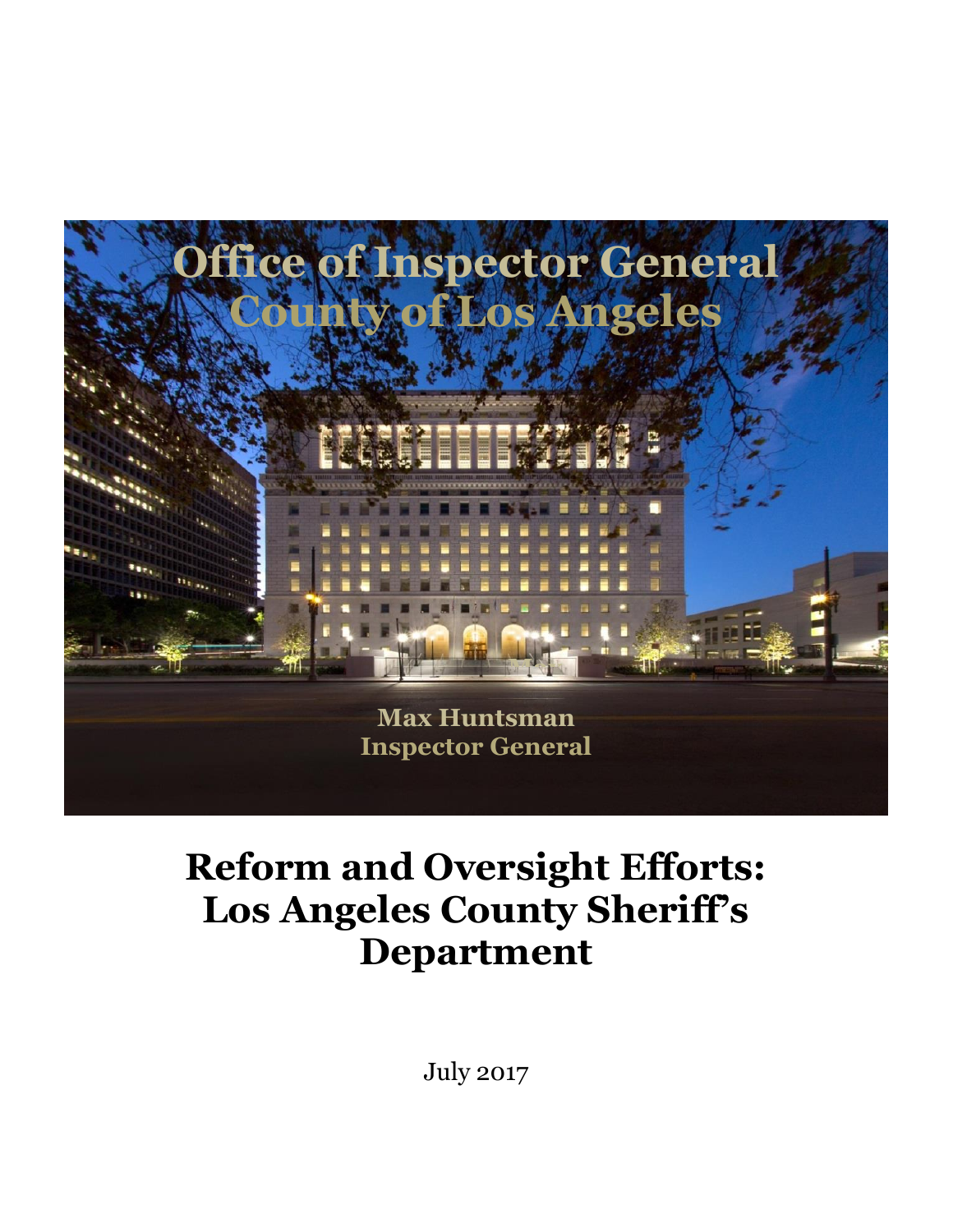| Comparison: Number of 2017 Shootings to Number of 2016 Shootings  2<br>Adherence to Protocols for Granting Office of Inspector General and District<br>Attorney Personnel Access to Scene of Deputy Involved Shooting 3              |
|--------------------------------------------------------------------------------------------------------------------------------------------------------------------------------------------------------------------------------------|
|                                                                                                                                                                                                                                      |
| Collaboration between Department Custody and Custody Health Services                                                                                                                                                                 |
|                                                                                                                                                                                                                                      |
|                                                                                                                                                                                                                                      |
| CCJV Recommendation 3.8: PPI and FAST should be replaced with a single,<br>CCJV Recommendation 3.12: The Department should purchase additional                                                                                       |
|                                                                                                                                                                                                                                      |
| CCJV Recommendation 7.1: The investigative and disciplinary system should<br>CCJV Recommendation 7.6: IAB should be appropriately valued and staffed<br>by personnel that can effectively carry out the sensitive and important work |
| CCJV Recommendation 7.14: The grievance process should be improved to                                                                                                                                                                |
| CCJV Recommendation 7.15: The use of lapel cameras as an investigative                                                                                                                                                               |
|                                                                                                                                                                                                                                      |
|                                                                                                                                                                                                                                      |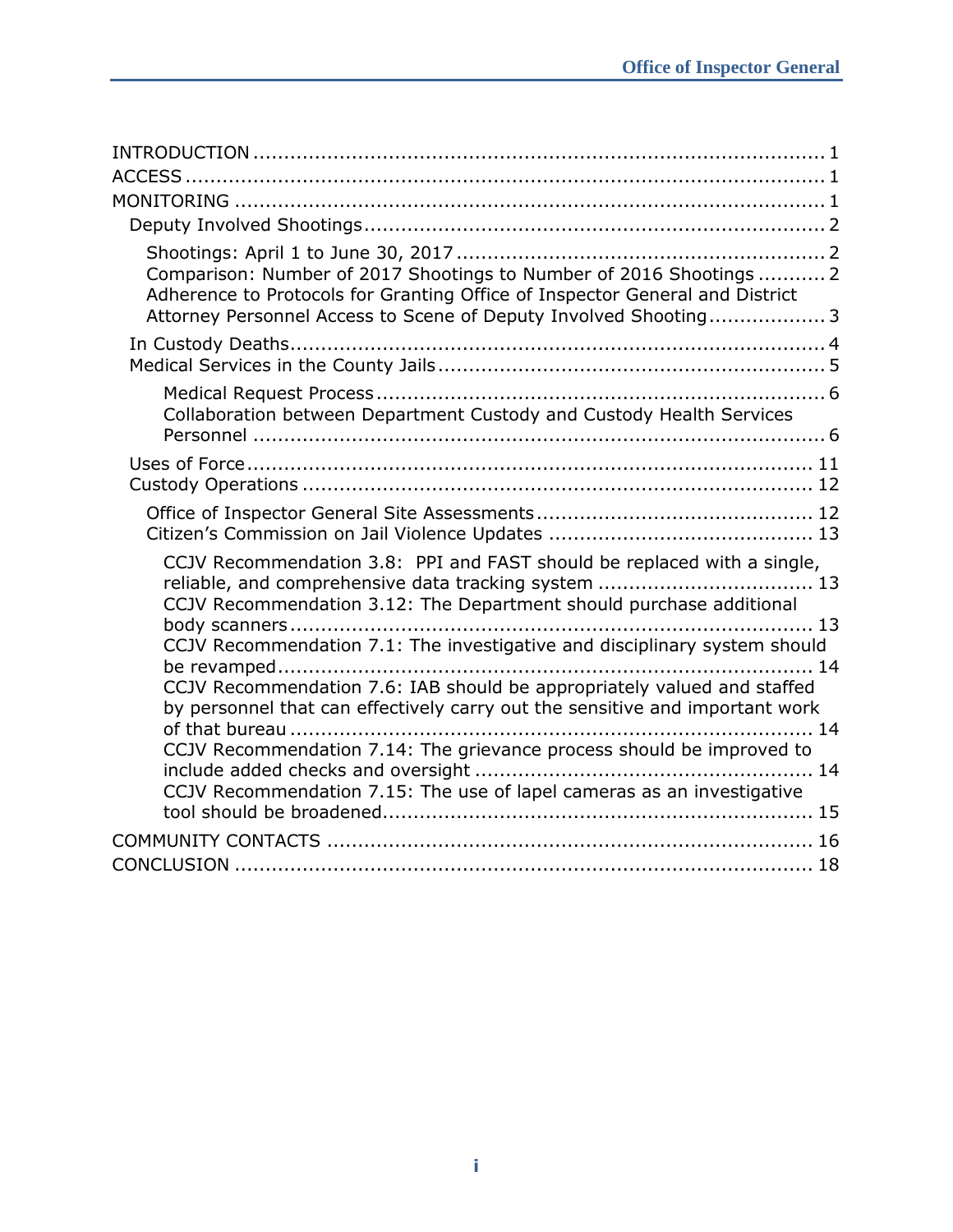# **INTRODUCTION**

The Office of Inspector General is charged by the Board of Supervisors with four primary functions:

- Monitoring the Department's operations and conditions in the jail facilities, including the Department's response to prisoner and public complaints.
- Periodically reviewing data on the Department's use of force, the Department's investigations of force incidents and allegations of misconduct and the Department's disciplinary decisions.
- Conducting periodic audits and inspections of Department operations and reviewing the quality of the Department's audits and inspections.
- Regularly communicating with the public, the Board of Supervisors and the Sheriff's Department regarding the Department's operations.

This report is a brief summary of some of the Office of Inspector General's activities through the second quarter of 2017 year toward fulfilling these functions.

# **ACCESS**

From January 1, 2017, to March 31, 2017, the Department has placed no conditions or restrictions on access nor has any request for access been denied by the Department.

The Office of Inspector General (OIG), subsequent to the implementation of the Memorandum of Agreement to Share and Protect Confidential LASD Information in December 2015, identified to the Department's Technology and Support Division the data collection systems and databases to which the OIG desired access. The Department has approved OIG access to these databases and data collection systems. The Executive Office's Information Resource Management staff and the Department's Technology and Support Division staff have been coordinating the OIG's secure, read only access to these data systems and full access is anticipated by September 30.

# **MONITORING**

The OIG responds to the investigations of deaths of persons which occur while in the custody of the Sheriff's Department, all deputy-involved shootings in which a human being was shot at or injured, all uses of force which are the proximate cause of a person's death and other significant events.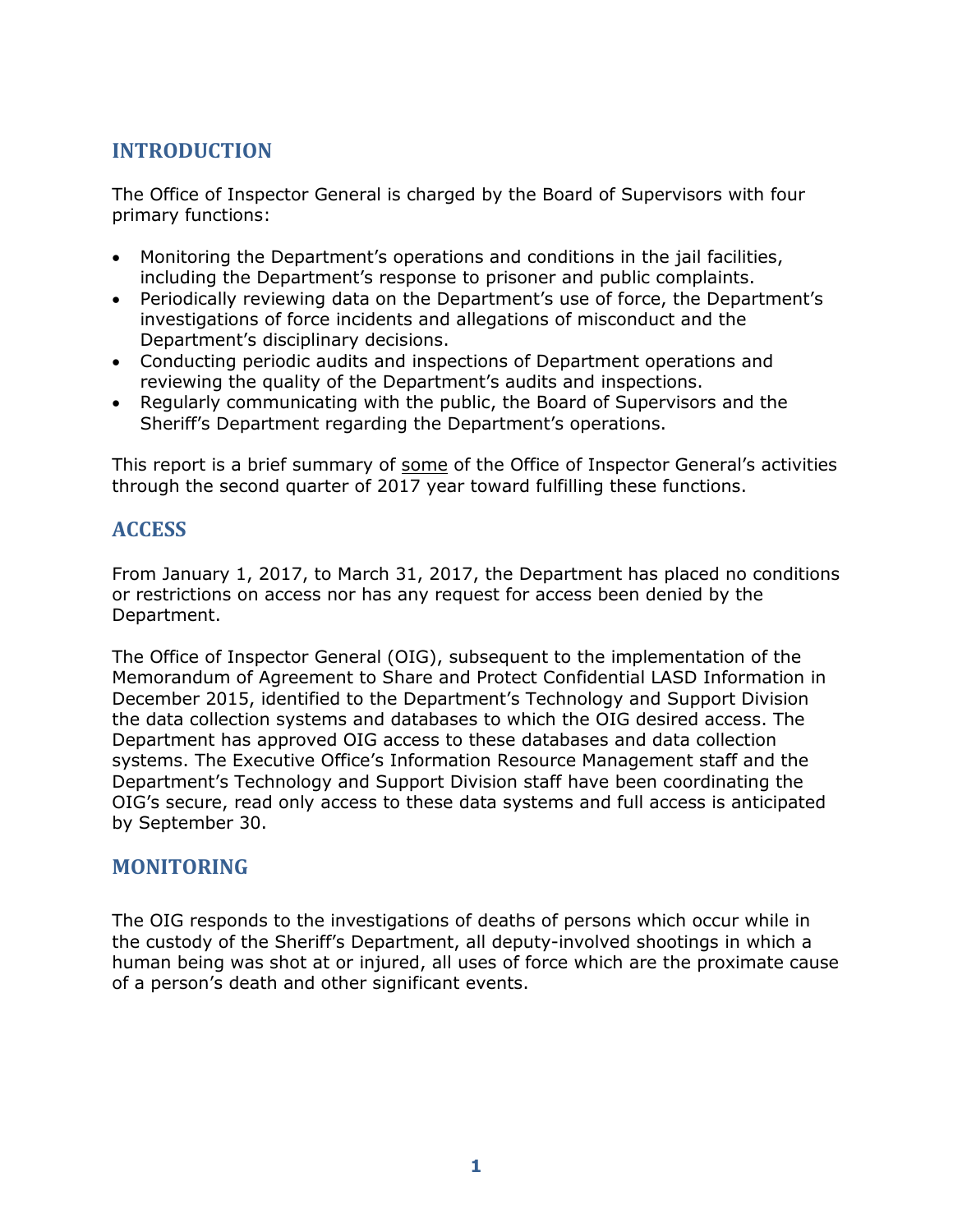## **Deputy Involved Shootings**

## **Shootings: April 1 to June 30, 2017**

From April 1, 2017, to June 30, 2017, the OIG responded to four investigations of deputy involved shootings. In one of these shootings, no one was struck by gunfire and the suspect at whom the deputy shot became compliant and was arrested.

As a result of the remaining three shootings, three civilians were fatally injured. All of the deceased persons were males – one was Hispanic and two were African American. One of the shootings was accidental: deputies shot at an unleashed dog that had previously bitten a deputy and a person was killed by the gunfire.

All Deputy Involved Shootings which take place in Los Angeles County and which result in injury or death are submitted by the Sheriff's Department to the Los Angeles County District Attorney's Office for review. One of the 2017 shootings, which occurred March 14, 2017, in Compton, has been submitted to the District Attorney's Office.



## **Comparison: Number of 2017 Shootings to Number of 2016 Shootings**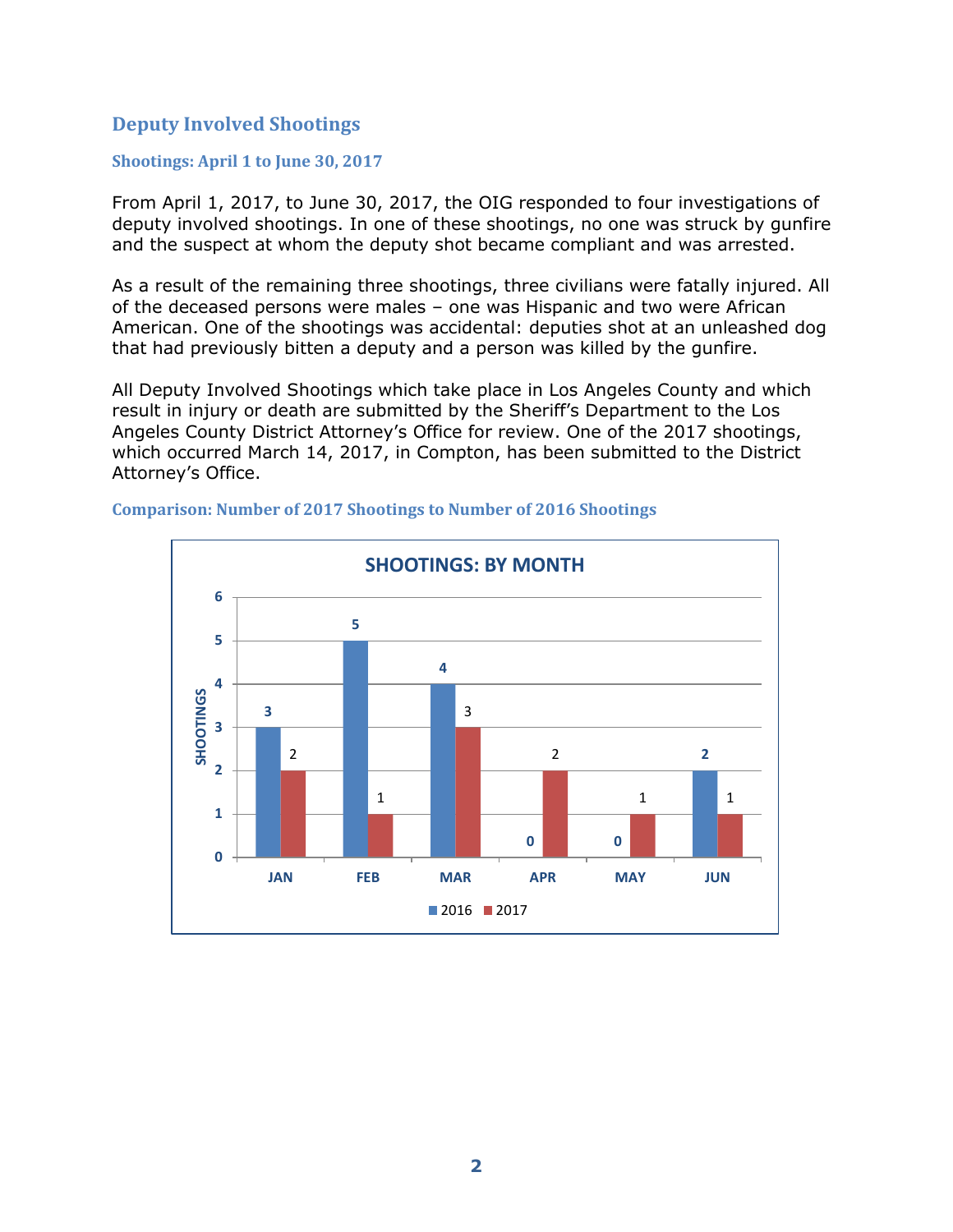

## **Adherence to Protocols for Granting Office of Inspector General and District Attorney Personnel Access to Scene of Deputy Involved Shooting**

The Board of Supervisors directed the OIG to verify the protocols followed by the Department for granting access to both the Inspector General and the District Attorney to crime scenes where there have been deputy involved shootings and determine whether those protocols are followed.

When a deputy involved shooting takes place, the immediate priorities are to care for the injured, apprehend outstanding suspects and secure the scene. The watch commander is immediately notified and assisting units dispatched. Assisting units are to canvas the area to identify witnesses to the shooting. Although shooting deputies may provide assisting units with sufficient information to ensure public safety, they are not to discuss the incident with any one until their immediate supervisor arrives on the scene. Shooting deputies are to be transported immediately to the station and are not to speak to others about the incident until, if a hit shooting, interviewed by homicide detectives, or if no one is hit, they write a detailed report regarding the incident.

If a person is hit by gunfire or a deputy is injured, the watch commander or the supervising lieutenant is to notify homicide of the shooting. The watch commander or the supervising lieutenant is also to notify the Internal Affairs Bureau and the involved deputy's unit commander. Homicide notifies the District Attorney's office.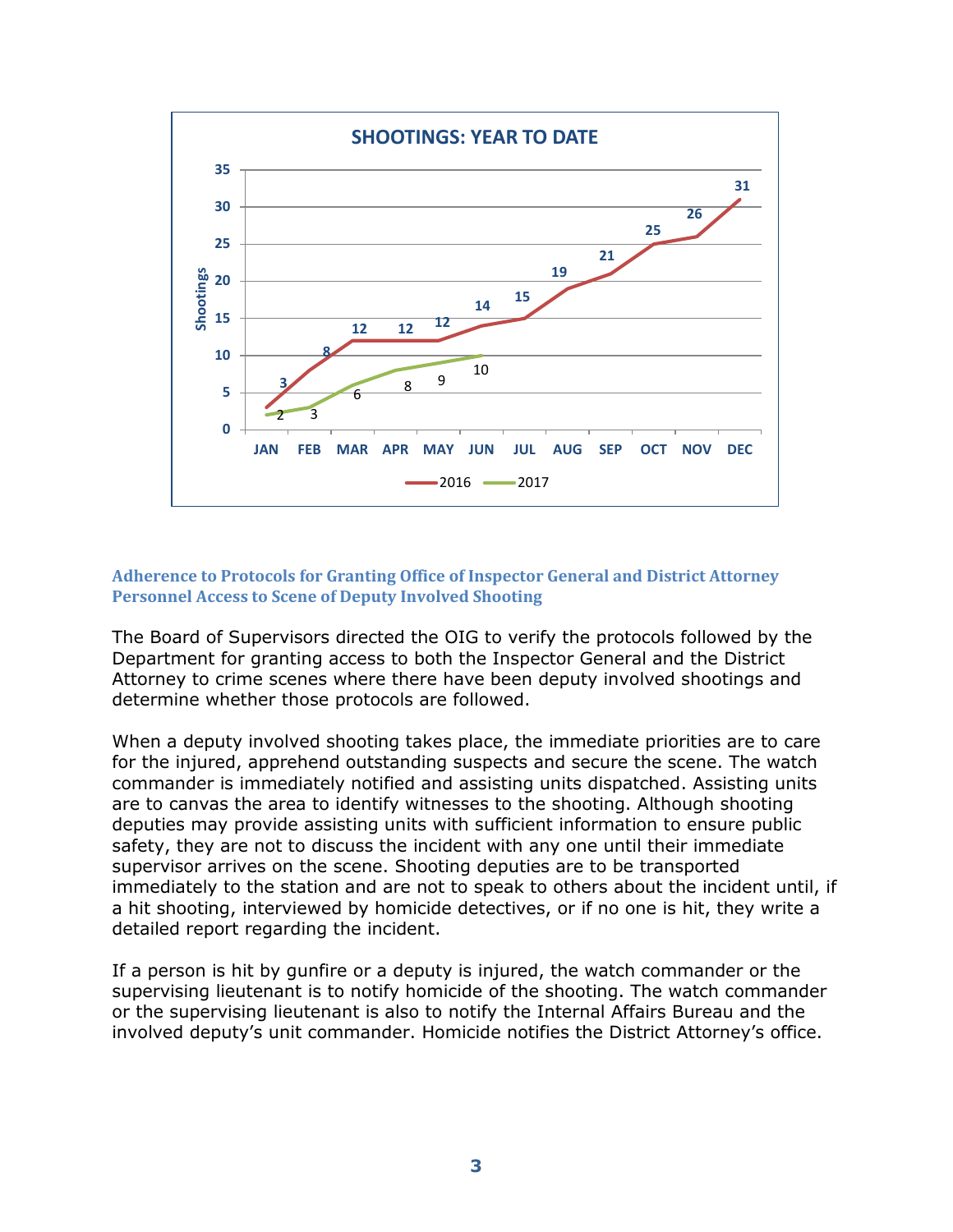In all cases of an intentional discharge of a firearm at a person, the Internal Affairs Bureau and either the duty commander or the involved employee's unit commander are to respond to the scene. The Internal Affairs Bureau notifies the OIG.

The watch commander or supervising lieutenant is responsible for securing the scene and sequestering witnesses. The scene of the shooting is to be protected until Homicide detectives complete their investigation or IAB completes its review.

When it can be done without disturbing evidence, the Inspector General and the District Attorney, if present, are given a walk-through of the scene by investigators. If there is a danger of disturbing evidence, OIG and DA personnel are allowed as close to the scene as possible without disturbing that evidence.

Since the implementation of the Memorandum of Agreement to Share and Protect Confidential LASD Information in December of 2015 the OIG has been present at the scene of every investigation of every deputy involved shooting in which a deputy shot at a person, whether that person was injured or not. Although prior to the December MOA the OIG experienced occasional delays in gaining access to the scene, the OIG has not since its inception been denied access to the scene.

In every investigation at which the OIG has observed District Attorney personnel to be present, District Attorney personnel have been granted access to the scene and to the civilian witness. There have been instances in which the District Attorney did not appear prior to the walk through. It is not known in those cases whether the District Attorney later reported and was provided a walk-through of the scene.

When Homicide submits its investigation to the District Attorney, the OIG is provided a copy of that investigation. When the Internal Affairs Bureau investigation is completed, the OIG also receives that investigation. The OIG has experienced no delay by the Department in providing the investigations.

## **In Custody Deaths**

The OIG responds to all in-custody deaths. In most cases, the OIG responds directly to the scene of the death investigation. The exception is when the deceased has been transported before or soon after death occurs. In these cases, the OIG responds to the 24 hour death review.

Between April 1 and June 30, 2017, the OIG responded to six in-custody deaths. One of these deaths was a suicide which took place in the Crescenta Valley Station lockup.

Five prisoners died of natural causes while incarcerated in the Los Angeles County jails.

One of these five deaths occurred in the court lockup at Los Angeles County Criminal Justice Center, to which the prisoner had been transported from Twin Towers Correctional Facility (TTCF) for a scheduled court appearance.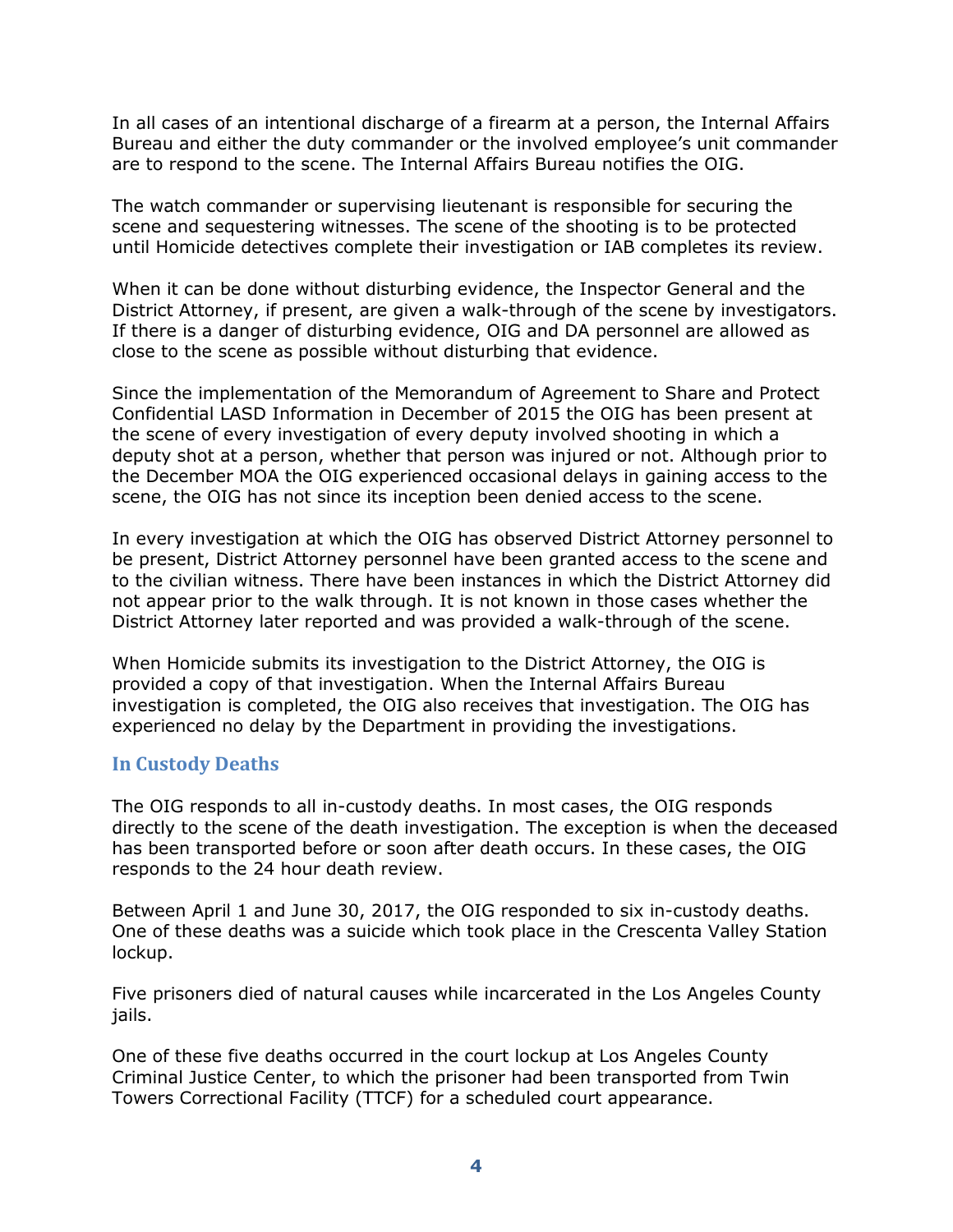Four of these deaths occurred at Los Angeles County+USC Medical Center, to which the prisoners were transported for medical treatment of a life threatening illness. Two of these prisoners were housed at the TTCF, one at the Century Regional Detention Facility (CRDF) and one at the Men's Central Jail (MCJ).



The OIG attended the death review meetings for each of these deaths, $^1$  and continues to monitor the Department's evaluative process. The Inspector General has also addressed, and continues to address, specific significant concerns about the standard of medical care provided to Los Angeles County prisoners with the Director, Department of Health Services. The OIG is tracking and monitoring Department and Department of Health Services corrective actions and clinical reviews.

# **Medical Services in the County Jails**

 $\overline{a}$ 

In response to a reported increase in in-custody deaths, on April 11, 2017, the Board of Supervisors directed the OIG to report on the process for prisoners to

<sup>&</sup>lt;sup>1</sup>Section 4-10/050.00 of the Custody Division Manual (CDM) requires the Department to conduct a death review for each in-custody death or death of a prisoner in the Community Based Alternatives to Custody (CBAC) program. The death review is conducted in three separate meetings: the 24-hour, 7-day and 30-day. According to the CDM, the 24-hour review shall be conducted by Medical Services Bureau (MSB) to share initial findings and to review the circumstances surround all in-custody deaths. The CDM states that both the 7-day and 30-day death reviews shall be conducted by the Custody Compliance and Sustainability Bureau (CCSB) to share additional findings and discuss the status of any corrective or preventive actions taken since the previous review.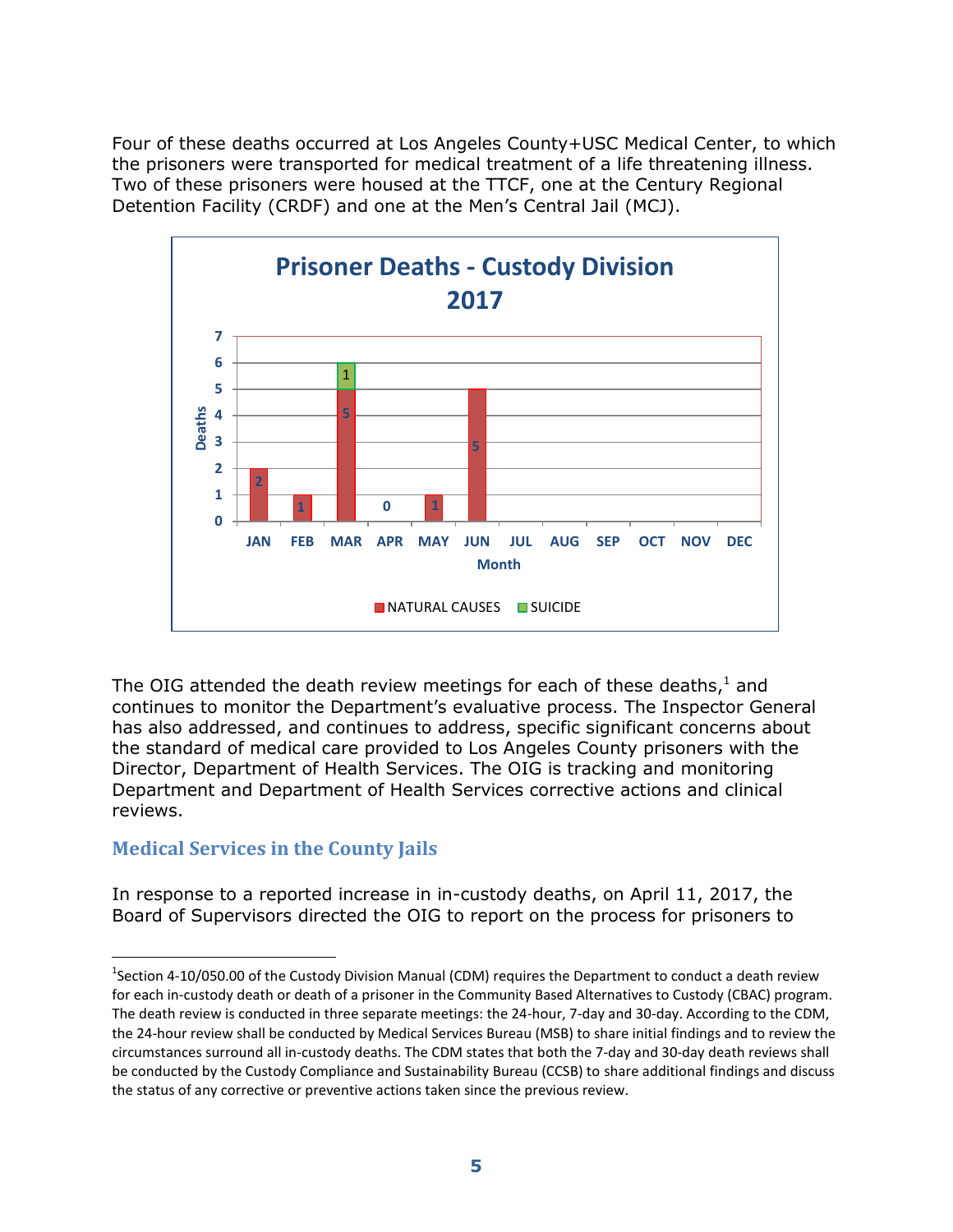request and receive medical care, and to address whether the collaboration between Custody Services Division (Custody) and Department of Health Services— Correctional Health Services (CHS) personnel has improved. This section of the report discusses the current procedures for requesting and providing medical care in the jails and improvements and remaining deficiencies in Department and CHS collaboration that affect patient care.

#### *Medical Request Process*

-

The consolidation of all jail medical and mental health services under CHS was finalized in May 2017. The new CHS leadership inherited underperforming, mismanaged, and insufficient medical and mental health care systems, operated by the Department's Medical Services Bureau and Department of Mental Health respectively. CHS has already made substantial progress in implementing new health care procedures in the jails including the creation of a new medical request process for prisoners. Much work remains to be done.

In September 2016, as a replacement for the previously utilized nurse clinic sign-in sheets,<sup>2</sup> the Health Services Request Form (HSRF) was created. The HSRF allows prisoners to request non-emergent<sup>3</sup> medical services. On HSRF the prisoner is to write a brief synopsis of their medical issue, how long they have experienced the issue, and whether or not the prisoner has received prescribed medication. The HSRF is an improvement on the previous nurse clinic sign-in sheets, which only had space for prisoner names and booking numbers, but no medical information. This did not allow medical staff to prioritize requests. The new process enables the nursing staff to triage and prioritize care based on medical necessity. Once completed, prisoners submit the HSRF in the grievance drop boxes located in each housing location, and envelopes are available to maintain confidentiality.<sup>4</sup> In the first quarter of 2017, the CHS received approximately 37,400 HSRFs from the jail's population of nearly 17,000 prisoners. Medical and custody personnel work together to process these requests.

#### *Collaboration between Department Custody and Custody Health Services Personnel*

Collaboration between Custody and CHS personnel begins at the submission of an HSRF. Custody personnel are responsible for collecting the HSRFs and forwarding them to CHS for review. CHS is responsible for documenting the request and scheduling all medical appointments. All requests for medical services are supposed to be reviewed by a registered nurse within 24 hours of submission. Prisoners who

 $^2$  The nurse clinic sign-in sheets was how prisoners reported their medical issues to jail medical staff. The sign in sheets were in every housing location and picked up daily by nursing staff. If the issue was within nursing practice the nurse would evaluate the prisoner. If the issue required a physician the nurse would sign the prisoner up for doctor's line to be seen by a physician.

 $^3$  Emergent medical incidences are handled according to CDM 5-03/060.00 MEDICAL DIAGNOSIS AND TREATMENT which requires custody personnel to immediately summon medical staff and render emergency first aid.

 $^4$  A third party, such as custody personnel, nursing staff, or clergy and family members, can request medical services for prisoners housed in specialty housing such as High Observation Housing (HOH).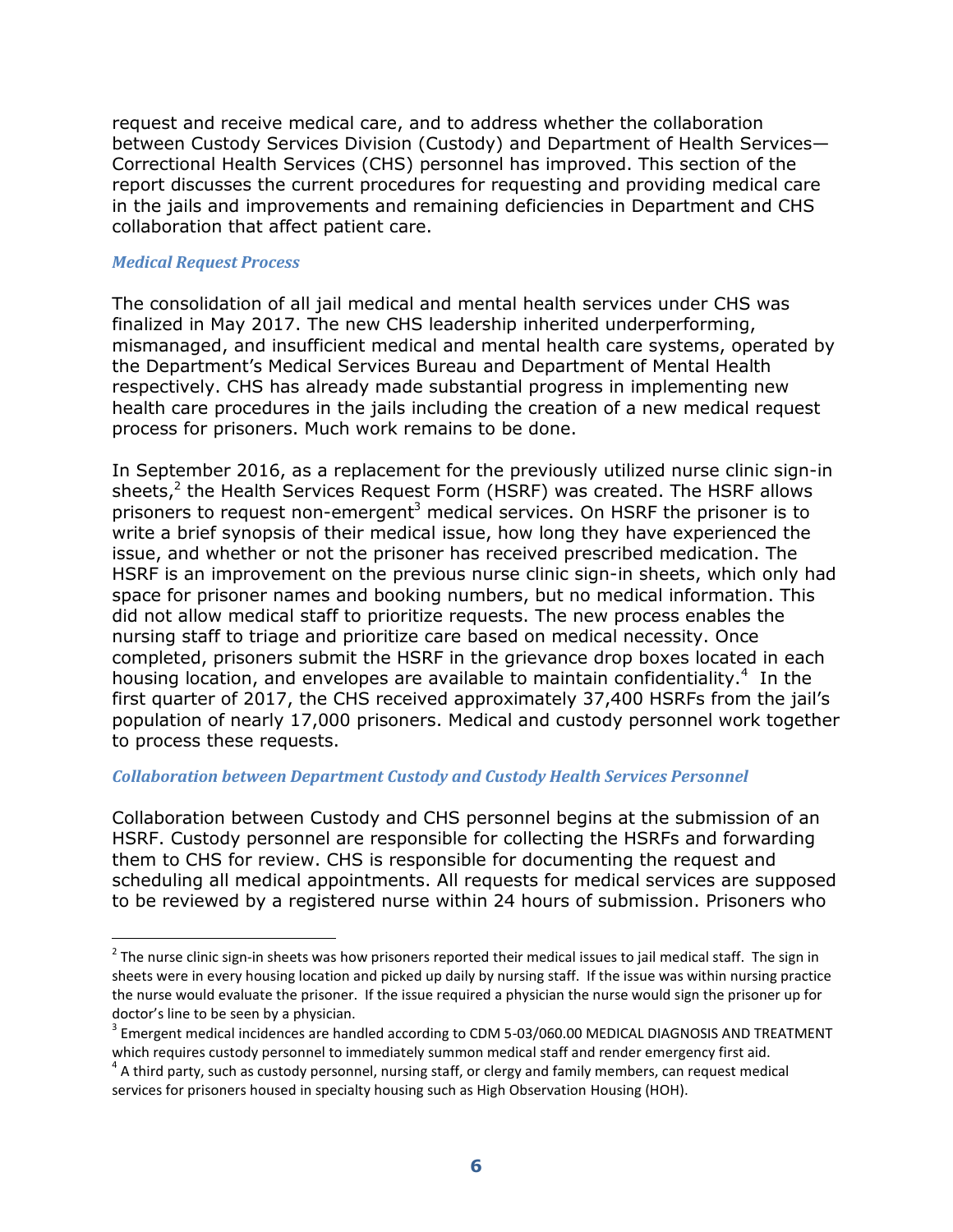require immediate attention are assessed for intervention. After an HSRF is processed, the Department and CHS are jointly responsible for ensuring that prisoners receive timely medical care.

When a prisoner reports on the HSRF a clinical symptom, current protocols provide for a face-to-face assessment by a medical provider to occur within 48 to 72 hours. CHS personnel electronically send medical passes to custody staff, which in many cases, indicates whether a prisoner is physically able to walk to the medical clinic. For the patients who require a security escort to attend medical appointments, medical and custody personnel must coordinate to ensure the availability of escorts. When collaboration fails or is ineffective, prisoners can miss necessary medical appointments.

In cases in which a prisoner dies, collaboration failures are identified by CHS and Custody personnel and are addressed in the detailed "Death Reviews" that are convened following each prisoner death. Death reviews are now co-chaired by a Custody Chief and the CHS Director, who engage in critical post-incident review. The OIG attends all death reviews.

Custody and CHS identified several issues during reviews of the deaths that occurred in the first quarter 2017, including communication failures between custody and medical staff. Also identified was the unproductive practice of shifting blame between personnel of both agencies. This practice has hindered the effective analysis of practices and development of corrective action plans.

In March 2017, a prisoner trustee<sup>5</sup> at the TTCF reported to the nurse clinic that he was in need of medical care for a chronic illness. The nurse referred the trustee to the doctor and instructed the trustee to wait in the clinic to see the physician. The trustee subsequently left the clinic to attend work before the physician had an opportunity to conduct the evaluation. Medical personnel attempted to contact the trustee, however, there was a communication failure between custody and medical staff and the trustee did not return to the clinic that day. Three days later, the trustee experienced a medical emergency related to the same condition. Ultimately, the trustee died from complications related to that condition. Similar communication failures have been revealed during other Death Review meetings.

Collaboration failures were also identified following the deaths of two mentally ill prisoners who refused to eat and lost significant amounts of weight while in custody. Though both prisoners were receiving medical and mental health treatment in the jail, custody personnel and CHS providers failed to identify their substantial food hoarding and drastic weight loss. In one instance, CHS medical personnel were notified by another prisoner rather than by custody of the patient's refusal to eat for approximately eight days. Immediately following these deaths, the Department began revising its policies<sup>6</sup> to address prisoners' refusals to eat and/or

 $\overline{a}$ 

 $<sup>5</sup>$  A trustee is a prisoner who has been given the privilege of working in a job on the grounds of the jail.</sup>

 $^6$  See Custody Division Manual, Section 5-15/000.00: Inmate's Refusal to eat and/or drink.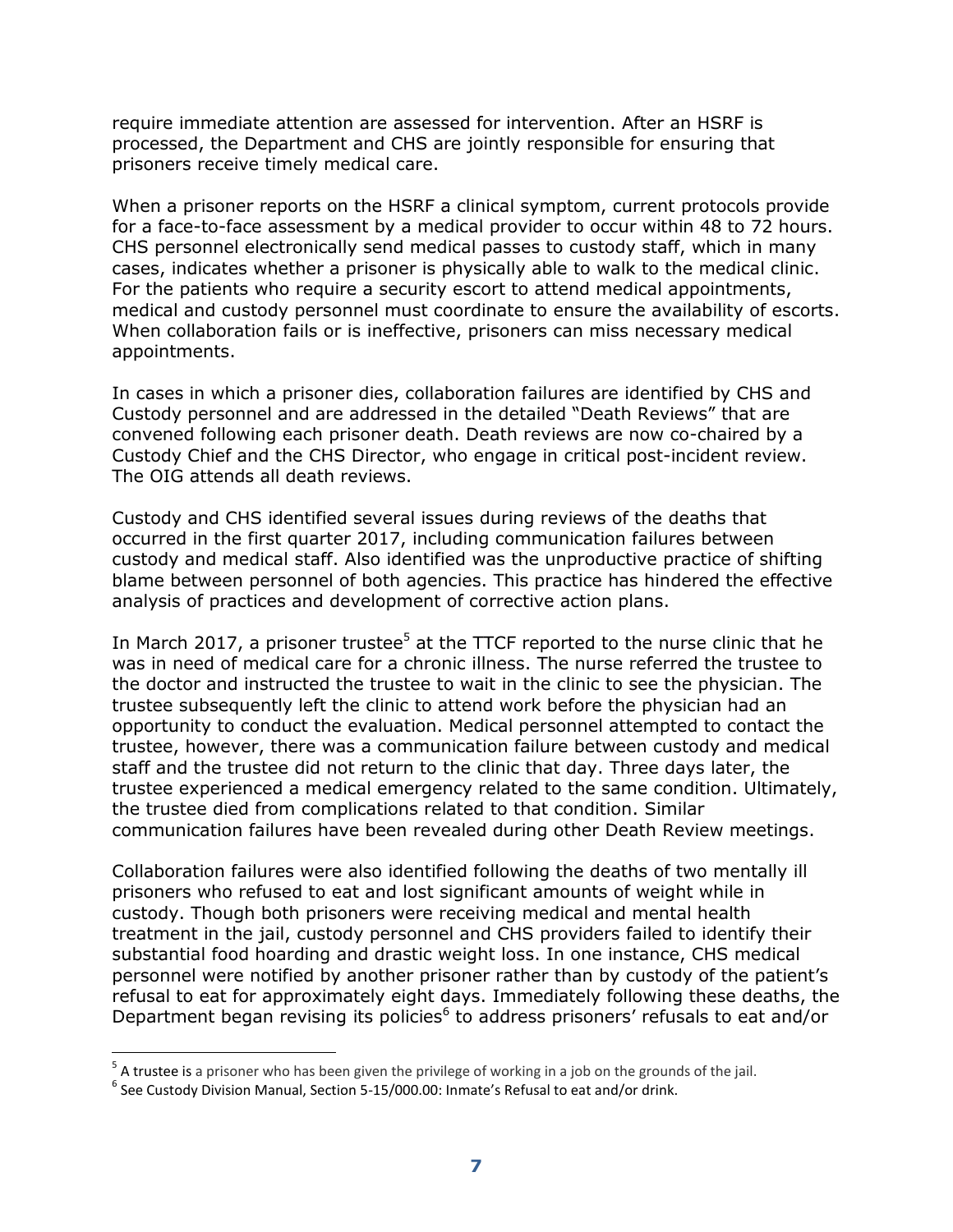drink and to improve communication between the agencies and implement procedures for providing prompt medical care to patients in this type of distress.

Though the death review process is a thorough and effective quality improvement tool, it only occurs after life has been lost and does not, in itself, allow for proactive identification and resolution of patient care and collaboration problems. During the OIG's regular monitoring of the jails, OIG personnel have observed communication and collaboration failures between Custody and DHS personnel, particularly in the Inmate Reception Center (IRC) clinic where wait times are excessive. Some Custody personnel report that excessive wait times are due to a lack of urgency and accountability on the part of CHS medical personnel. However, CHS medical personnel blame the long wait times on medical staffing shortages that exceed 500 budgeted positions. Certainly, Department and CHS staffing deficiencies contribute to excessive wait times, and both agencies are actively recruiting personnel. According to Custody documentation, however, the *average* wait time in the IRC clinic is approximately 10 hours, and prisoners are required to remain seated in waiting area chairs throughout. Prisoners who are at risk of harming themselves are handcuffed to the chairs for the duration of their intake processing, which may take longer than 10 hours. These prisoners are provided regular access to food, water, and toilets, though lapses occur, and the risk for injury under these conditions is substantial.

The long wait times and cramped quarters in the IRC clinic typically produce significant frustration among patients and personnel and, at times, result in prisoner-on-prisoner or prisoner-on-staff violence. The OIG has also received complaints and observed through monitoring that prisoners are not always provided prompt access to toilets and that medical and department personnel can be discourteous in response to complaints or requests for care updates. Personnel from both the Department and CHS have reported that some treatment providers are grossly underperforming. Examples of reported treatment failures include medical doctors who fail to see more than a few patients in an entire eight-hour shift, failure to identify and document treatments or medications prisoners had received in the community, failure to identify and treat chronic or serious conditions, staff indifference to patient medical needs, and or adherence by staff to a lower "jail" standard of care. The OIG is also aware of allegations, and at least one verified incident, of a provider falsifying treatment documentation. The OIG has reported these issues to DHS administration, which should immediately initiate a process to identify and hold accountable all underperforming providers.

When wait times at the IRC clinic exceed 16 hours, prisoners are sent to the IRC clinic overflow, which is located in TTCF. Patients in the IRC clinic overflow can wait days to receive services. Department personnel in this location have minimal communication with CHS medical personnel and, as such, are unable to offer information to frustrated patients. The OIG reviewed video recordings of and records related to one prisoner's three-day intake at the IRC clinic and IRC clinic overflow. The prisoner entered the IRC clinic the night of July 21, 2017, and was transferred to IRC clinic overflow two days later. By the afternoon of July 24, 2017, the prisoner was still waiting to be seen by medical staff and suffering from severe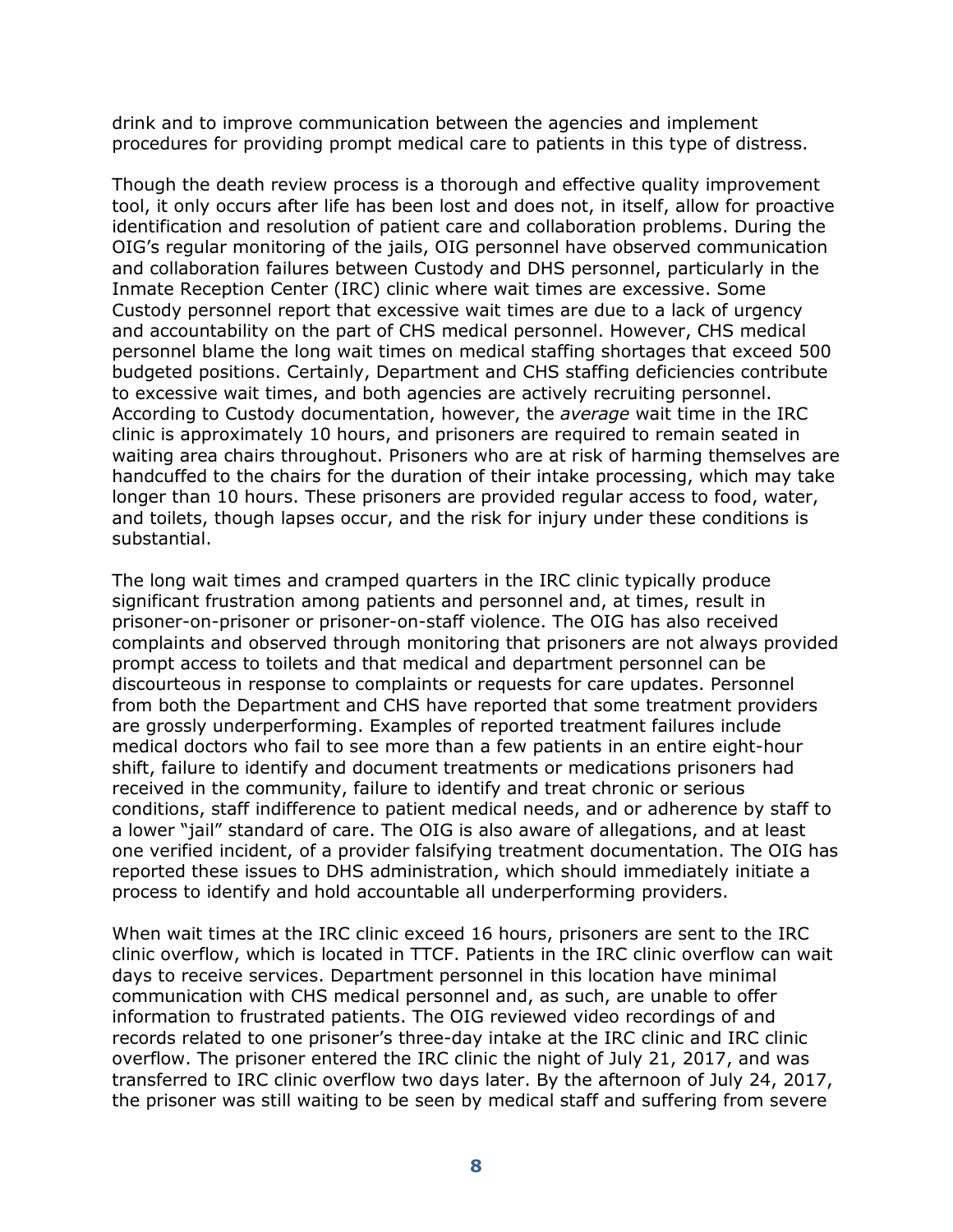alcohol withdrawal. After several hours tethered to a bench in module 231, the prisoner became resistant to the fixed restraint and a use of force occurred.

OIG staff members often speak with Custody and CHS personnel during OIG monitoring, and have noted a high degree of frustration between Custody and CHS personnel. Custody personnel have reported to the OIG that some nursing personnel either cannot speak English or "pretend" not to when asked to provide information. OIG personnel have also observed DHS personnel wearing their name tags backwards, which Custody personnel believe is a practice engaged in to intentionally to hide their names and avoid accountability. Whether or not these reports are true, these perceptions are symptomatic of a larger problem which likely impacts patient care.

In one instance, OIG personnel observed a patient who was suffering from diabetic edema and unable to walk scooting unassisted across the dormitory floor to the bathroom after waiting more than 24 hours for a wheelchair evaluation. Custody personnel reported to the OIG that the medical doctor on the floor is slow and rarely treats more than a few patients in one day. When pressed by the OIG, Custody responded quickly, provided the patient with a wheel chair and a system now exists for mobility impaired prisoners to receive interim assistive devices in advance of a complete evaluation. Better communication and collaboration between DHS and Custody line personnel would guard against similar failures specifically, and improve access to care generally.

DHS and Custody executives are aware of these issues and are implementing remedies to them. Ultimately, Custody and CHS executives must create a system in which CHS and the department personnel are collectively invested in and accountable for patient care. As long as personnel are permitted to shift blame between agencies, neither will be motivated toward meaningful solutions. Executives recognize that the failure to collaborate places a great deal of strain on both agencies' operations and ultimately creates long wait periods for prisoners to be processed into the jail.

In addition to the deficiencies addressed above, it is important to note examples of tremendous progress and of exceptional CHS-Department collaboration. CRDF in particular, and new leadership at TTCF, are taking important steps to improve collaboration and patient access to care. The High Observation Housing units (HOH) at CRDF and TTCF have implemented multi-disciplinary meetings between custody, medical and mental health staff. These multi-disciplinary teams are equally invested in patient care and are committed to working together to identify best treatment methods available to them. Together, multidisciplinary teams develop treatment plans which are then implemented and monitored by all team personnel. Because patients in HOH require an intensive level of observation and care, $7$  HOH

-

 $<sup>7</sup>$  Prisoners housed on HOH receive welfare checks by custody staff every fifteen minutes.</sup> *See* "Custody Operations Directive 15-006," *Inmate Safety Checks* (August 12, 2015). *See also* Policy No. 70.2.1 at 3.3 (3.3.2).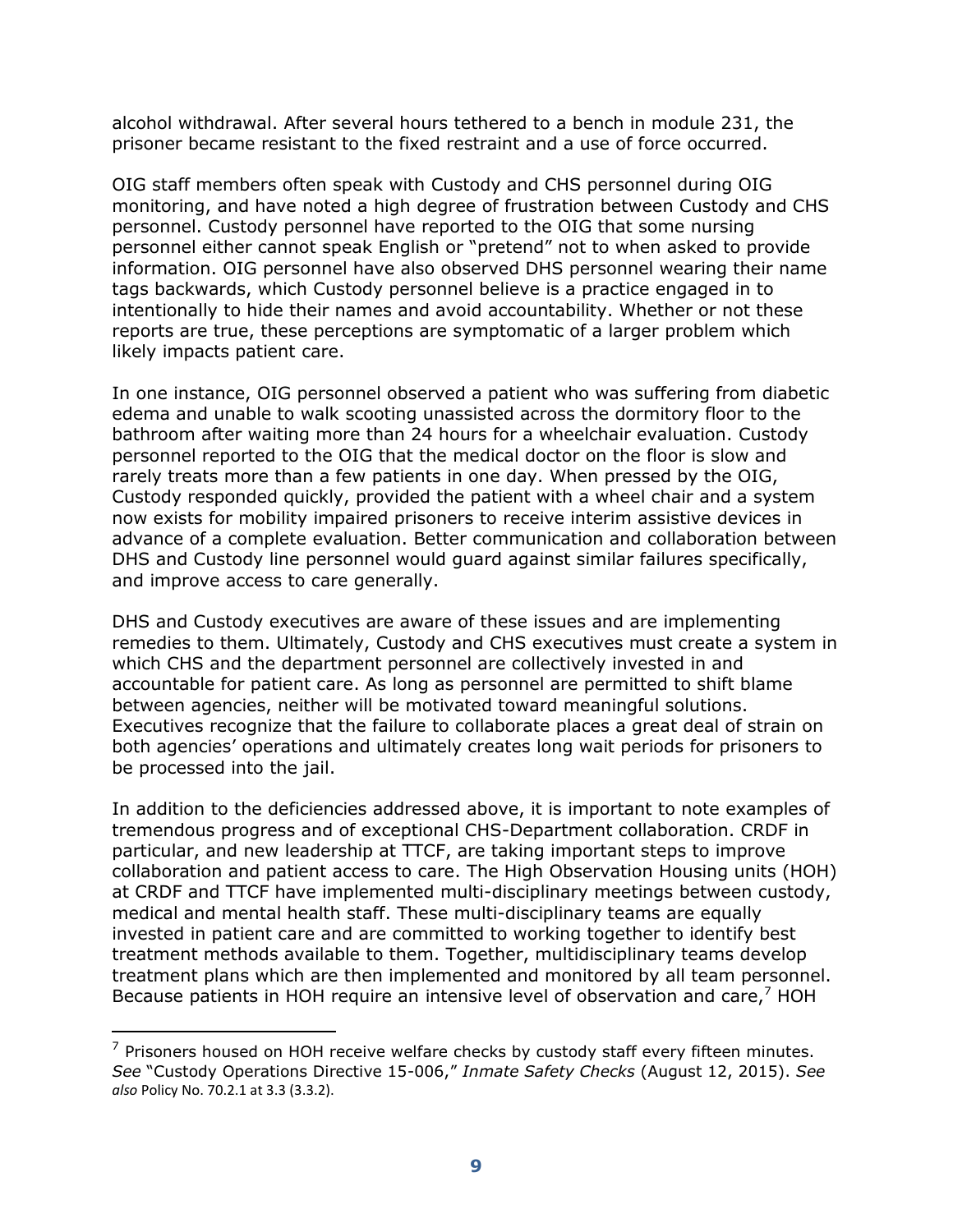patients have typically spent all of their time outside of their cells (including therapeutic, group, and recreation time) chained with a fixed restraint to tables inside the HOH dayrooms. Also, for safety reasons, Custody has always required HOH prisoners to be housed in single-person cells. Following substantial education of Custody personnel by CHS leadership and by committed Custody executives about the dangers of isolating and tethering mental health patients, TTCF and CRDF are adopting new philosophies and correctional mental health best practices with this population.

TTCF has more than eight HOH housing modules and CRDF has five. Custody and DHS collaborated to improve the care for these prisoners through the creation of "HOH step-down programs" at TTCF and CRDF. As the OIG previously reported, $8$ patients in these pods are now housed with cellmates and are allowed, with close support and supervision, to move freely throughout the pod. Among other successes, these patients have a higher rate of medication compliance and are more quickly able to transition to a lower level of care.

Both facilities began the step-down pilot programs in 2016. CRDF has expanded the step-down model to three pods and Custody and DHS personnel work closely to provide services and to improve the quality of the jail environment. Some of the facility's bare, concrete walls now contain scenic murals and positive affirmations, and prisoners sit un-cuffed at tables that now hold art materials and games purchased by particularly dedicated personnel. TTCF is planning to convert a second step-down pod in July and is implementing a two-hour custody collaboration training course designed to train de-escalation techniques and crisis intervention. Both facilities have expressed a commitment to the elimination of the "spider tables" to which patients are tethered and to the expansion of the step-down programs as additional resources become available. The OIG urges the Department to make these resources available as soon as possible.

In addition to step-down and multi-disciplinary models, a tool for improving the provision of medical and mental health services is Custody's proposed "Access to Care Bureau." Access to Care would involve assignment of dedicated Custody personnel solely for transport of patients within facilities to the clinics to receive services. The Department believes that this program is imperative to improve County jail care and will both promote and result from close collaboration between agencies.

The Los Angeles Sheriff's Department is the largest provider of correctional medical services in the United States and provides medical services to over 140,000 prisoners each year. Each time a prisoner needs healthcare services, it is the responsibility of Custody staff to transport the prisoner to treatment. The Memorandum of Understanding between the Department and DHS provides that department personnel are responsible for transporting prisoners in a timely manner

 $\overline{a}$ 

 $^8$  See "The Office of Inspector General Reform and Oversight Efforts: Los Angeles County Sheriff's Department" (April 2017), at 9 for a discussion on the role of Education Based Incarceration in HOH step down modules.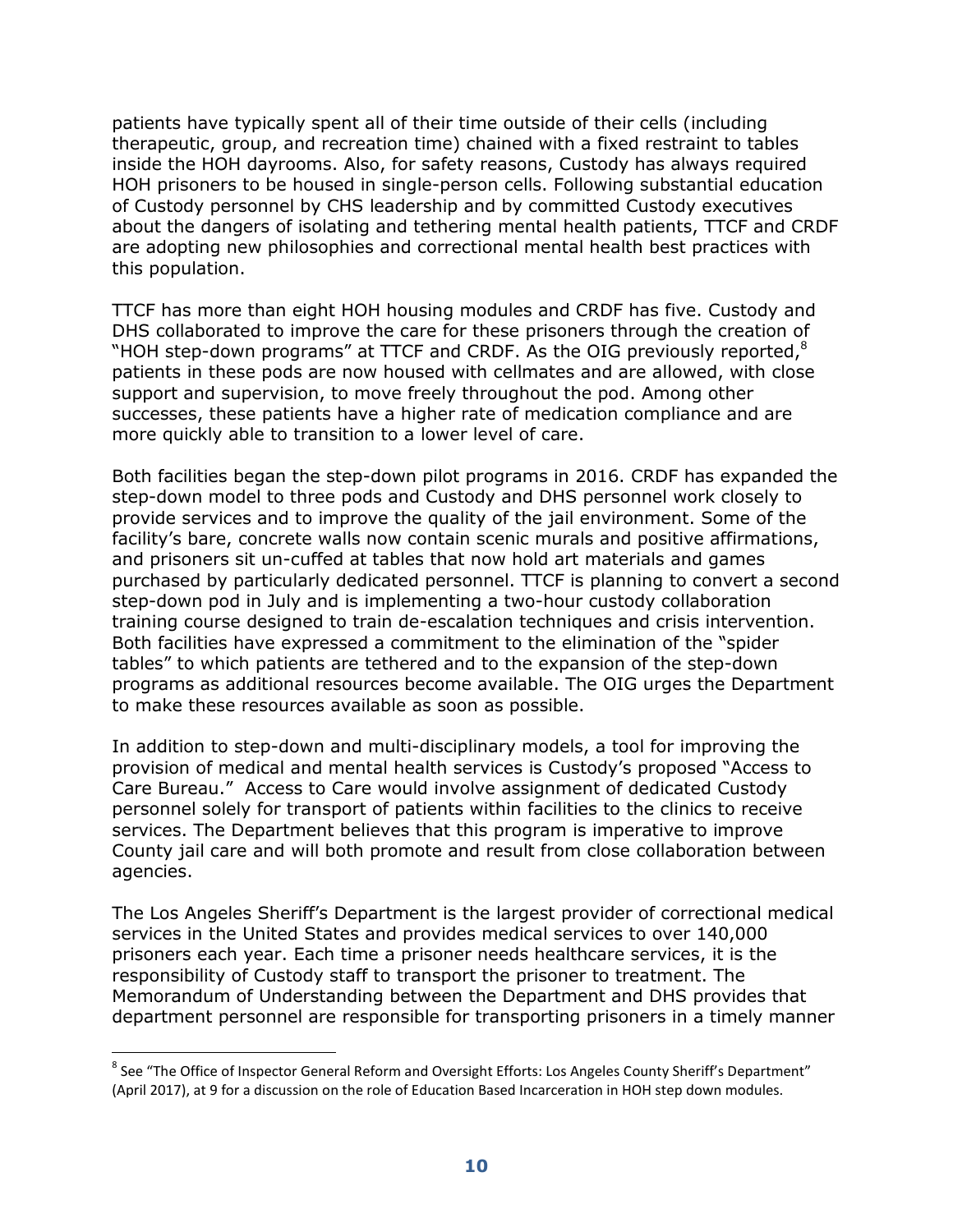to clinical areas for healthcare services; providing appropriate security presence within the clinical areas, transporting prisoners to off-site medical housing locations, and coordinating court appearances for prisoners with medical needs. $9$ 

Currently, specific department personnel are not dedicated to the transportation and movement of prisoners with medical needs and must divide their time among other duties, including Title 15 security checks, escorting prisoners to various areas of the facility, security detail, and other collateral and operational duties. Consequently, when department personnel are unavailable to transport, prisoners miss medical appointments or are seen by medical personnel at cell front, which is inadequate and inconsistent with evidence based best practice. In the past, Custody and DHS personnel have blamed one another for patients not being taken from their cells and transported to the clinic for appointments. OIG personnel are aware of instances in which Custody personnel have refused to pull patients for medical appointments or treatment *and* instances in which treatment providers have insisted on treating patients at cell front. The CHS Director has issued strict mandates prohibiting CHS personnel from treating patients at cell front unless medically indicated, but without Custody personnel to transport patients, these efforts will fail.

Similarly, each medical emergency or medical appointment outside of the jail requires off-site transportation of prisoners. TTCF alone reports an average of 173 hospital transports each month. Each time an emergency transport is necessary, two Department employees must leave their duties on the line and transport the prisoner to the hospital in a radio car, which increases personnel shortages at facilities. First responders from the Los Angeles Fire Department must often fill the gaps where CHS medical and Department transport personnel are unavailable or insufficiently coordinated. Recently, a prisoner was experiencing a medical emergency and needed to be transported to the hospital. A Los Angeles County ambulance arrived but could not transport the prisoner because of the unavailability of a Custody support to assist with the transport. The transport of the prisoner was delayed by more than two hours.

The OIG has not completed an independent analysis of the specific personnel and budget resources necessary for an effective Access to Care bureau. However, the Department and DHS should work together to identify specific needs and propose a feasible Access to Care plan that will improve patient care and prevent serious lapses with potentially catastrophic consequences.

## **Uses of Force**

 $\overline{a}$ 

The OIG has identified deficiencies in the Department's methodologies in collecting, recording and reporting data on uses of force and assaults by inmates on staff and other inmates. These deficiencies resulted in the inability to reproduce the

<sup>&</sup>lt;sup>9</sup> "Memorandum of Understanding between The County of Los Angeles Sheriff's Department and Department of Health Services for Integrated Correctional Health Services," effective December 13, 2016.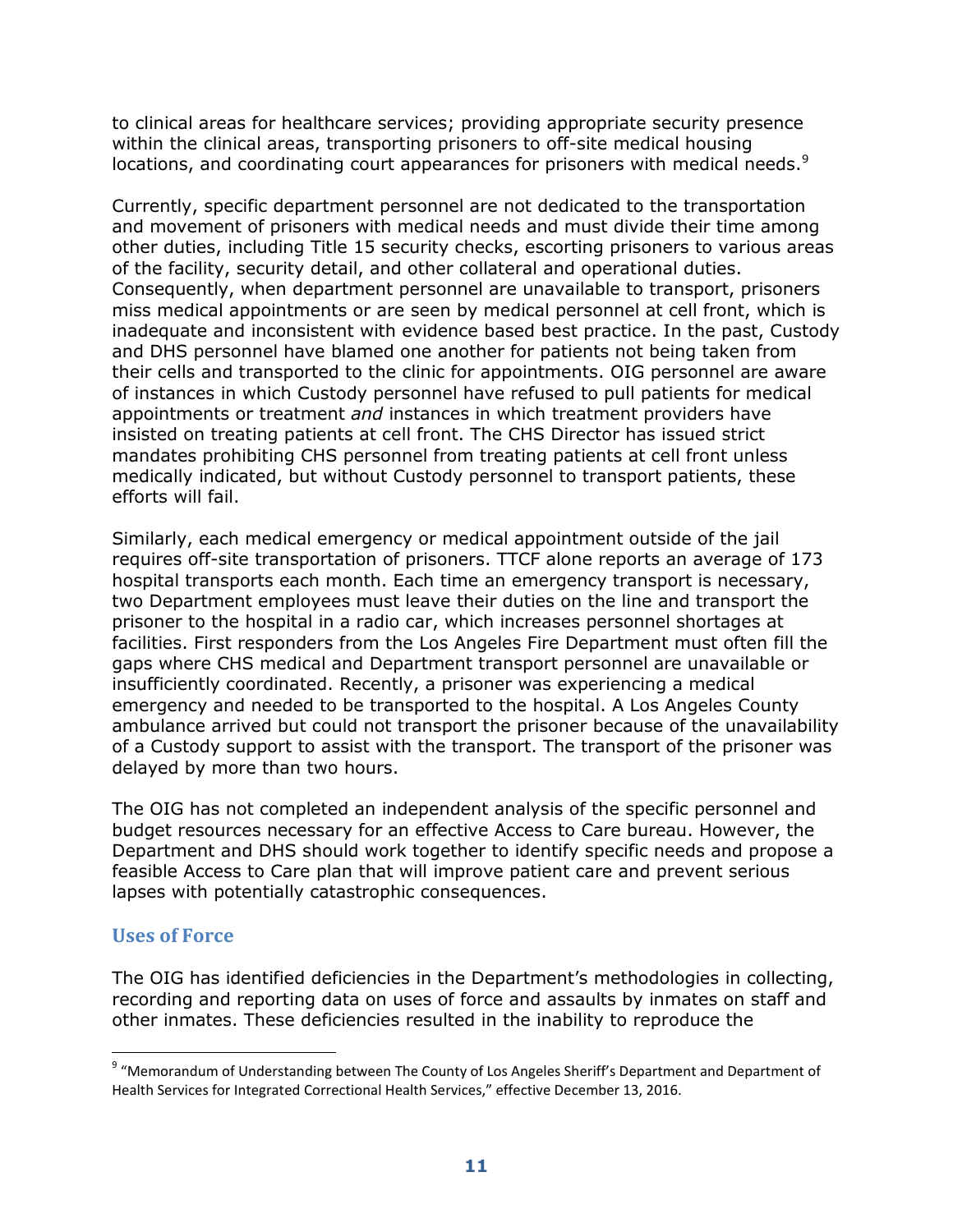methodologies by which data was compiled and to replicate the results. Without identification and analysis of the Department's methodologies for collecting, recording and reporting these statistics, it is not possible for the OIG to perform one of its core functions, ". . . reviewing the Sheriff's Department's use of force patterns, trends and statistics . . ."

As a result of these deficiencies, the OIG initiated a review of the Department's methods for tracking, compiling and reporting jail violence data. This review has been completed and is reported in "A Review of the Jail Violence Tracking and Reporting Procedures of the Los Angeles County Sheriff's Department," a companion report to this report.

The OIG has elected to not include in this report unreliable data or data for which the specific weaknesses cannot be identified. With access to the data systems described in the "Access" section above and the implementation of the OIG's recommendations made in "A Review of the Jail Violence Tracking and Reporting Procedures of the Los Angeles County Sheriff's Department" the OIG will include in the next report the cumulative force data which includes this past quarter and corrected data for the first quarter of this year.

The OIG is also working with Human Resources to create or identify a class specification for a position to replace an existing position within the OIG. The role of this position will be the design of statistical models and methodologies for collecting and measuring data for producing accurate force trends analysis.

## **Custody Operations**

## **Office of Inspector General Site Assessments**

OIG personnel conducted 53 total site visits to the eight Los Angeles County jail facilities the second quarter of 2017. During the OIG's site visits, OIG monitors met with personnel at each rank in the Department's chain of command, from security and custody assistants to facility captains and commanders, and with civilian staff, clergy, and volunteers. OIG personnel met with prisoners in general population, administrative segregation, disciplinary and medical and mental health housing, as well as the Correctional Treatment Center. Monitors met with or received complaints from prisoners at cell front, during recreation and treatment group time, and in private interview rooms as necessary to ensure confidentiality. The following chart represents facilities visited from April 1, 2017, through June 30, 2017.

| <b>Facility</b>                            | <b>Site Visits</b> |
|--------------------------------------------|--------------------|
| Century Regional Detention Facility (CRDF) |                    |
| Inmate Reception Center (IRC)              |                    |
| Men's Central Jail (MCJ)                   | 13                 |
| North County Correctional Facility (NCCF)  |                    |
| Pitchess Detention Center (PDC) - North    |                    |
| PDC - South (and East)                     |                    |
| Twin Towers Correctional Facility (TTCF)   |                    |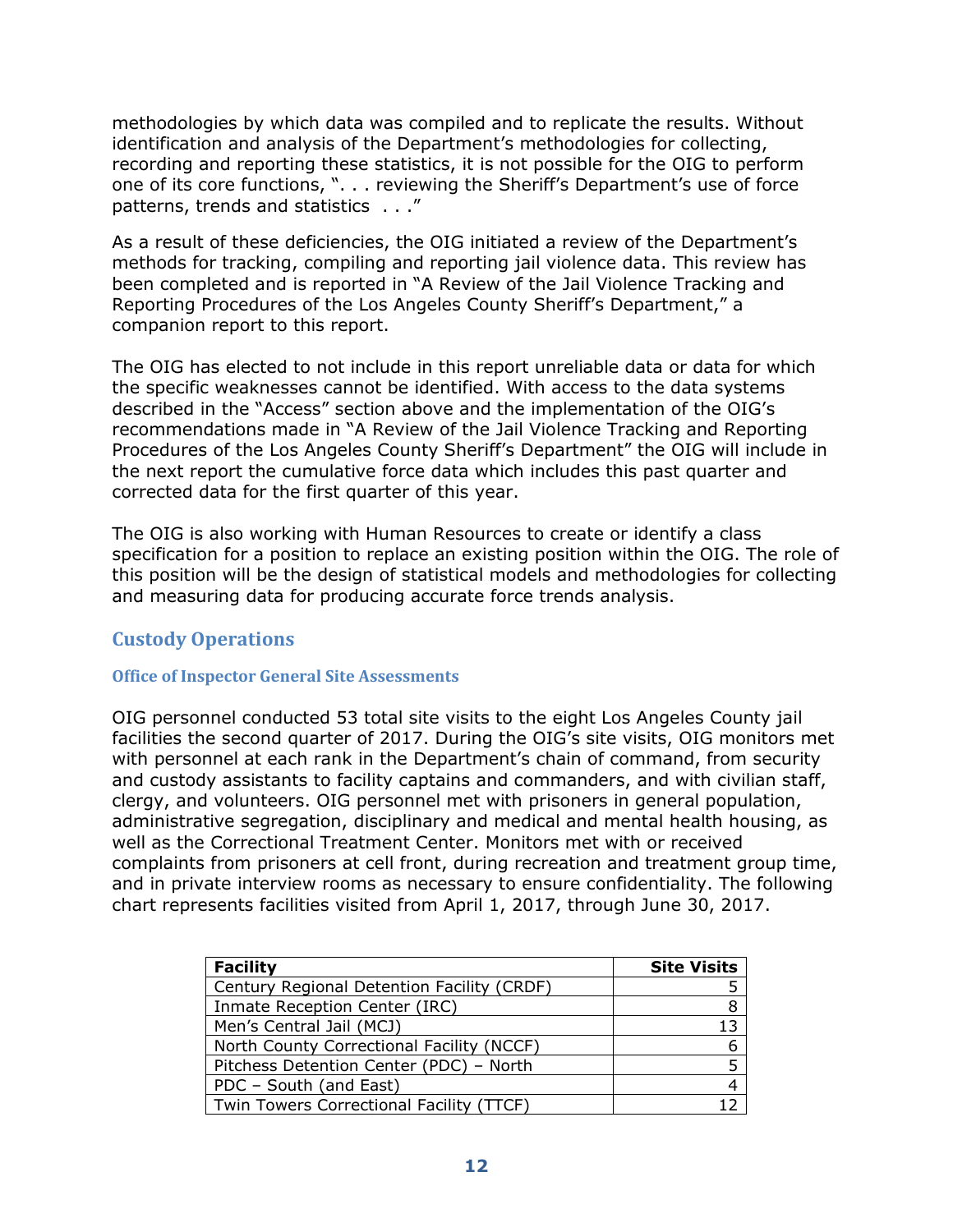#### **Citizen's Commission on Jail Violence Updates**

## *CCJV Recommendation 3.8: PPI and FAST should be replaced with a single, reliable, and comprehensive data tracking system*

For a discussion of issues relevant to the Department's tracking of force information, see the companion report, ""A Review of the Los Angeles County Sheriff's Jail Violence Tracking and Reporting Procedures."

#### *CCJV Recommendation 3.12: The Department should purchase additional body scanners*

This quarter, the Department completed implementation of body scanners at the IRC Booking Front and Old Side. The Department continues to make necessary renovations to the Inmate Processing Areas at North County Correctional Facility (NCCF) and Pitchess Detention Center (PDC) – North Facility to implement the remaining body scanners.

The Department implemented an "overlap team" on April 19, 2017, at IRC Booking Front to help facilitate flow through the body scanners when large groups of prisoners arrive at IRC in the evening. This team is not specifically assigned to Booking Front; instead, deputies follow these large groups of prisoners through IRC processing in order to provide supplemental security. The Department reports that the use of the overlap team minimizes prisoner processing times.

The Department reports that it completed construction, installation and all required inspections of body scanners at IRC Old Side on April 28, 2017. Currently the Department will not allocate additional staffing resources to supervise the flow of prisoners through these scanners but reports that it will continue to monitor the issue to determine if more staffing resources are required.

Funds for the implementation of body scanners at North County Correctional Facility were due to be transferred to the Sheriff's Department in July 2017. In June, the Department reported that if these funds were to be timely allocated, the Department anticipated implementation in December 2017.

The Department is currently awaiting a determination from the Department of Public Works Building and Safety as to whether approval by the Board of State and Community Corrections is required for the construction at NCCF's Inmate Processing Area.

The Department began construction at PDC – North Facility (PDC-North) on June 5, 2017. The OIG conducted a site visit on June 6, 2017, to confirm the initiation of construction in the PDC-North Inmate Processing Area. The Department reported that completion of body scanner installation was anticipated by July 15, 2017. The Department reported that the body scanner vendor is scheduled to deliver the scanners on July 22, 2017. (CCJV Recommendation 3.12)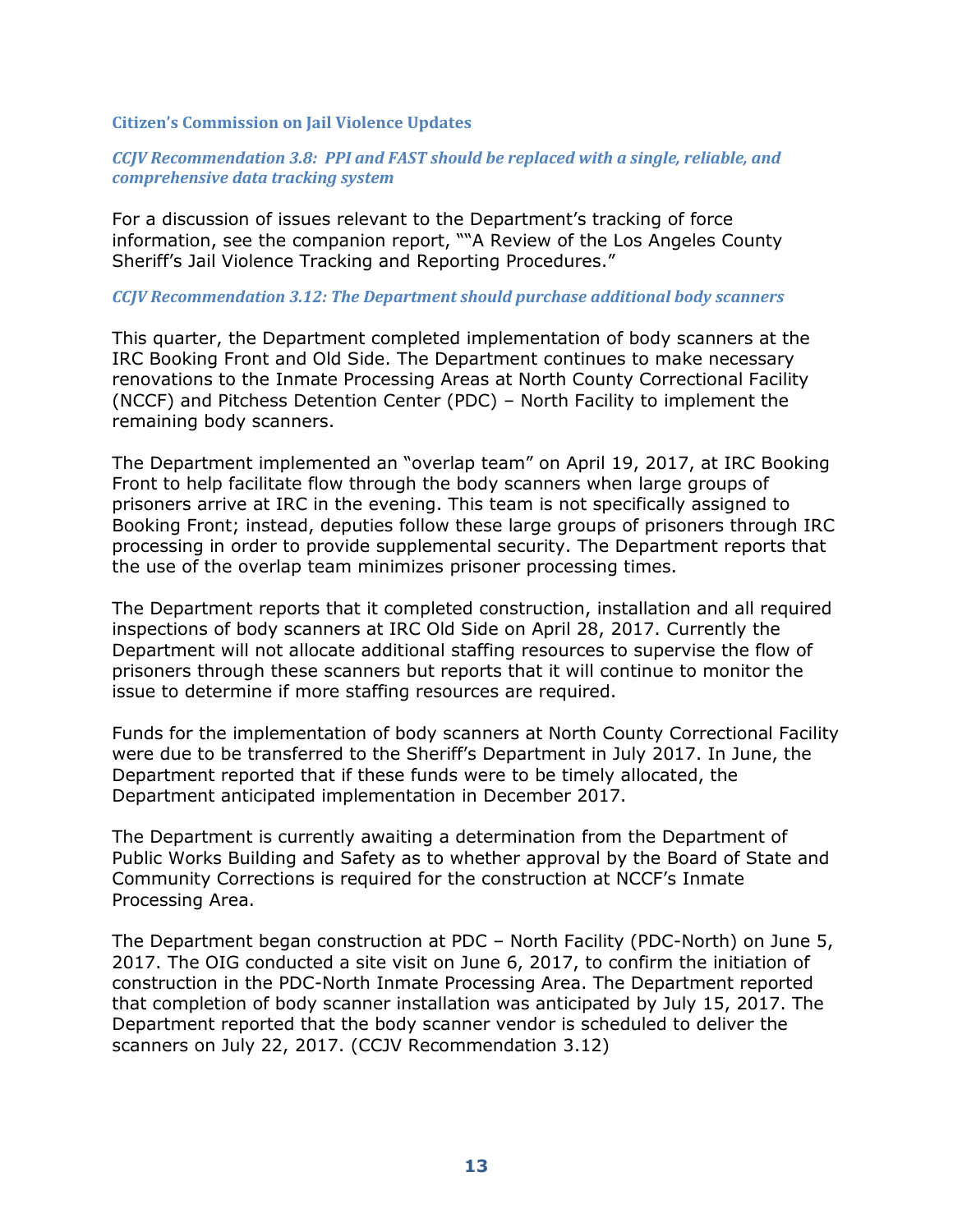## *CCJV Recommendation 7.1: The investigative and disciplinary system should be revamped CCJV Recommendation 7.6: IAB should be appropriately valued and staffed by personnel that can effectively carry out the sensitive and important work of that bureau*

The OIG has observed that the quality of Internal Affairs Bureau investigations is in many cases inadequate to provide Department management with the information required to make fact based evaluations in reviews of force and misconduct. The same deficiencies observed and reported in the Kolts Report in 1992 and observed and reported by the Office of Independent Review have been observed by the OIG in the cases we have reviewed since the Memorandum to Share and Protect Confidential LASD Information was implemented in December of 2015.

The Department has previously reported the implementation status of these recommendations. As to recommendation 7.1, the Department requested funds in three phases to increase the number of investigators in the Internal Affairs Bureau. Phase I and phase II of that increase were funded by the Board of Supervisors. The request for the funding of phase III was withdrawn by the Department in favor of funding the Custody Compliance and Sustainability Bureau.

While the Department reported its progress in implementing staff increases in response to recommendation 7.1, staffing of Internal Affairs Bureau is a critical measure of the value the Department places on the Internal Affairs Bureau, hence the inclusion in this report of recommendation 7.6. The OIG has observed that the number of Internal Affairs Bureau investigators throughout 2016 consistently fell below the targeted number of Internal Affairs investigators.

The OIG commenced and has now completed a review of the Internal Affairs Bureau's reviews of force and investigations of misconduct. An analysis of the review is in progress and our findings and recommendations are forthcoming.

## *CCJV Recommendation 7.14: The grievance process should be improved to include added checks and oversight*

The Department reports it is continuing to revamp the prisoner grievance system, focusing on the implementation of iPads as the new method to facilitate grievances and requests.

The Department's Grievance Coordinator plans for the iPads to serve as an information portal for prisoners to gain access to a variety of information, including court information, the penal code and community resources. The iPads will also automate the grievance and request process, while allowing many requests to be answered immediately through the iPad. This will minimize the response times for requests and preserve resources needed to process requests. The Grievance Coordinator reports that the Department is currently working to ensure that iPads can be available to prisoners twenty four hours a day, seven days a week.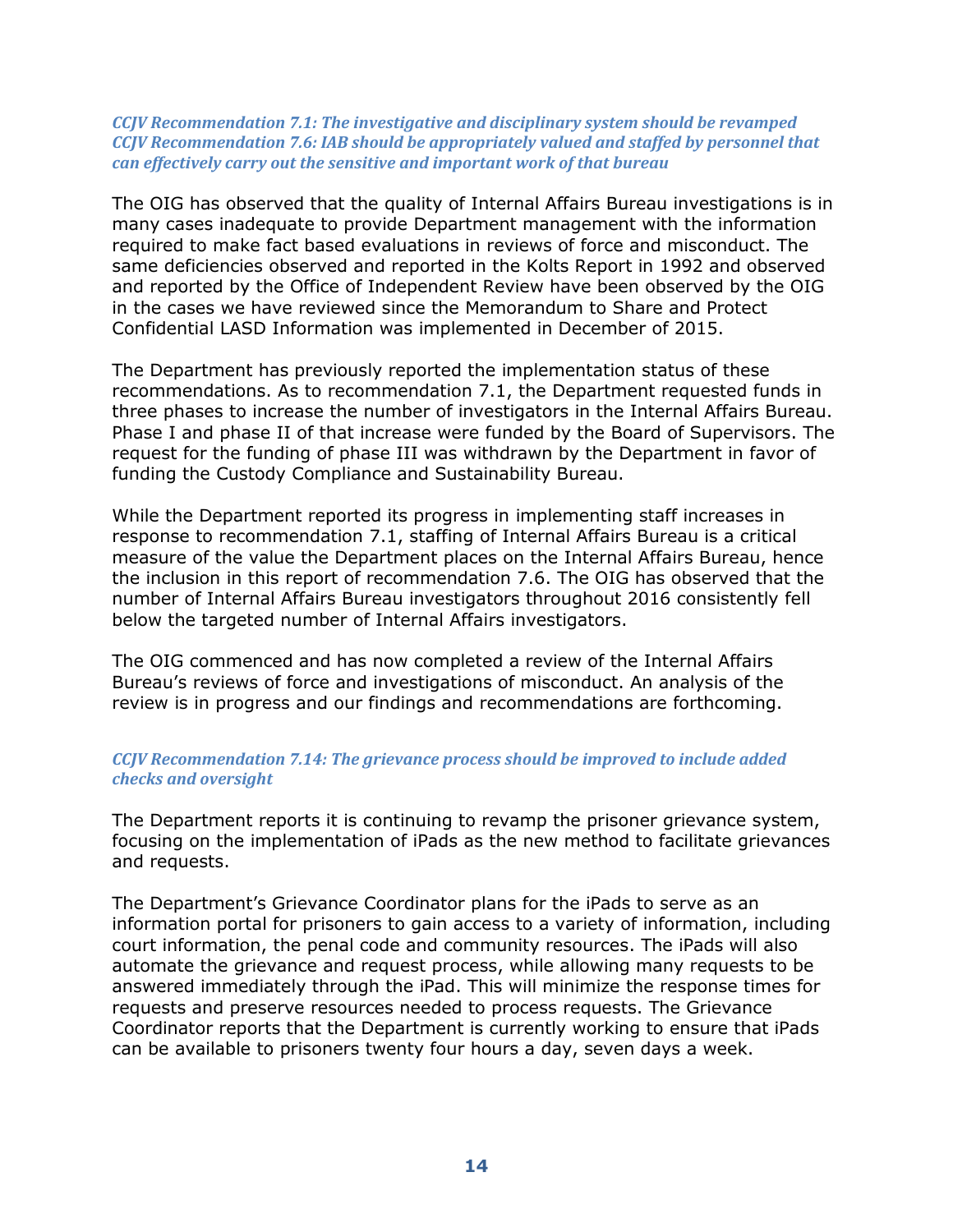In order to troubleshoot and test the functionality of the new iPad grievance system, the Department reports that it will implement iPad functions in phases beginning with 'simple requests' -- court information, release dates and account balances, etc. Once the Department adequately troubleshoots and addresses issues with the iPad program for simple requests, it will implement iPad programs for all requests, followed by grievances. The Department notes that prisoner appeals will still require paper processing, to ensure face-to-face contact between the complainant and department personnel.

The Department reports that one of the greatest challenges related to the grievance system is appropriately categorizing requests and grievances when they are input to the Custody Automated Reporting and Tracking System. Currently, prisoners preliminarily categorize their requests and grievances by checking off check boxes for various categories on standardized request and grievance forms. Before data is entered into the Custody Accountability Reporting Tracking System (CARTS) and subsequently processed, department personnel are responsible for reviewing each request and grievance to ensure that each is properly categorized. However, requests and grievances are often mis-categorized. As a result, the Department must rely on keyword searches to identify complaints within a given category. Keyword searches are an insufficient mechanism for identifying and tracking requests and grievances. The Grievance Coordinator reports that the Department is currently working to address this issue. (CCJV Recommendation 7.14)

## *CCJV Recommendation 7.15: The use of lapel cameras as an investigative tool should be broadened*

As previously reported, in response to this recommendation the Department implemented closed-circuit television (CCTV) cameras instead of personal video recording devices (PVRDs)*.* During a PVRD pilot program in MCJ, the Department submitted a request to the CCJV independent monitor and the Board to use CCTV cameras in lieu of the PVRDs. Consultants opined that the expansion of CCTV cameras was needed irrespective of the implementation of PVRDs. In October 2013, the Department directed supervisors to utilize handheld cameras in lieu of PVRDs, for many reasons, including cost.

The Department continues to implement CCTV cameras in all facilities. This quarter, the Department began installation and configuration of cameras at PDC – North Facility. The Department reports that camera installation and configuration will be completed by August 2017. PDC – North Facility currently has a CCTV system, however it does not retain footage for more than a few days and has limited capability compared to the new CCTV system, DVtel. The Department reports that the installation of the DVtel system will not affect the existing camera system at PDC – North, which will continue to operate until the new CCTV system is fully operational.

The DVtel system has not been without its problems. At NCCF, the Department reports that it is still installing cameras in the DVtel system. Recent power outages in the communications room at PDC caused disruptions to the NCCF DVtel system.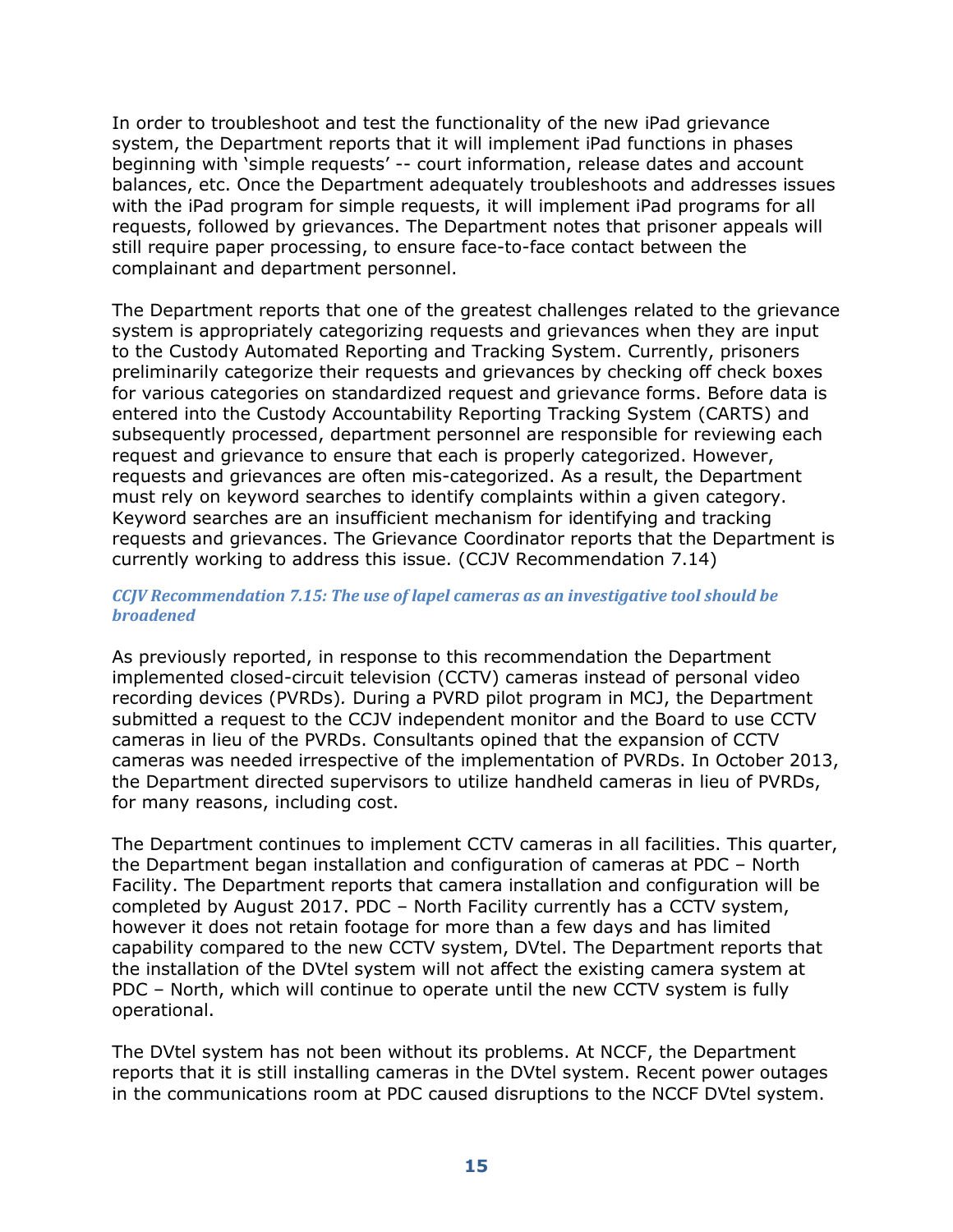On May 5, 2017, the backup generator for the communications rooms failed to properly engage causing the entire network to shut down. Once power was restored, the Department discovered that the outage had corrupted the main directory for the DVtel, which caused the facility-wide crash. The system suffered another power outage on June 20, 2017. The outages resulted in weeks long failures which the Department reports it is currently working to resolve. The Department consulted with and ordered upgrades from the vendor to guard against similar issues in the future. Despite the failures, the Department continues to report an overall completion date for NCCF CCTV installation of December 2017. (CCJV Recommendation 7.15)

A field audit by the OIG of the CCTV systems in the jails is currently in progress.

## **COMMUNITY CONTACTS**

The OIG continues to regularly communicate with the public, the Board of Supervisors, and the Sheriff regarding the work of the OIG and the Department's operations.

OIG staff members regularly attend and participate in meetings with concerned community members, including the meetings of the Public Safety and Justice Committee of the Empowerment Congress. The OIG also attended the monthly meetings of the Los Angeles County Sheriff Civilian Oversight Commission.

The Inspector General or a member of his staff attend all Board proceedings which affect or touch on the Department's operation.

The OIG received eighty seven new complaints in the first quarter of 2017 from members of the public, prisoners, prisoners' family members and friends, community organizations and County agencies. Each complaint was reviewed by OIG staff. Sixty one of these complaints were related to the conditions of confinement within the Department's custody facilities, as shown below.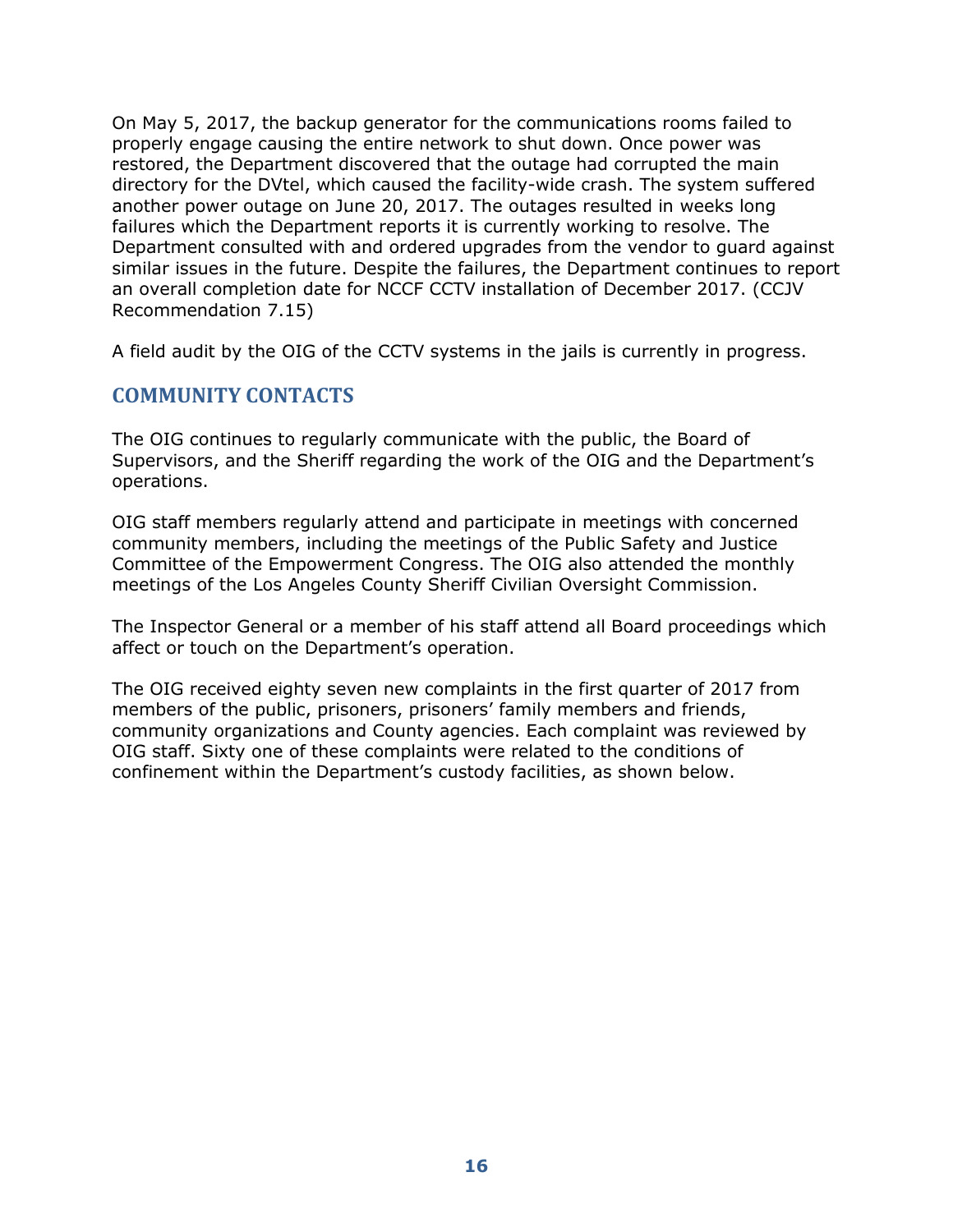| Complaint/ Incident        |        |
|----------------------------|--------|
| Classification             | Totals |
| Personnel Issue            |        |
| Use of Force               |        |
| Rude/Abusive Behavior      |        |
| Discrimination             |        |
| Failure to take action     |        |
| No Discernible subject     | 2      |
| Medical/Dental Issue       | 12     |
| Disability Accommodations  | 8      |
| Mental Health Services     | 5      |
| Housing                    |        |
| Dietary                    | 4      |
| <b>Other Service Issue</b> | 13     |
| Total                      | 61     |

Sixteen complaints were related to civilian contacts with department personnel by persons who were not in custody. The classification totals do not equal the number of complaints because some of the complaints address multiple issues.

| Complaint/ Incident<br>Classification | Totals |
|---------------------------------------|--------|
| Personnel Issue                       |        |
| Rude/Abusive Behavior                 |        |
| Unlawful Detention                    |        |
| <b>Failed to Take Action</b>          |        |
| Discrimination                        | 2      |
| No Discernible subject                | 5      |
| <b>Other Service Issue</b>            | 6      |
| No Discernible Issue                  |        |
| Total                                 |        |

Eight complaints were not about the Department or department personnel and were referred to the appropriate agency or the complainant was directed to seek counsel. Four of the complaints did not complain about conduct by the Department or department personnel and did not describe the complaint with sufficient detail to refer to another agency or counsel.

The OIG received nine complaints from the Sheriff Civilian Oversight Commission. Eight were related to civilian contacts with department personnel by persons who were not in custody. One was related to contact with department personnel by an individual in custody.